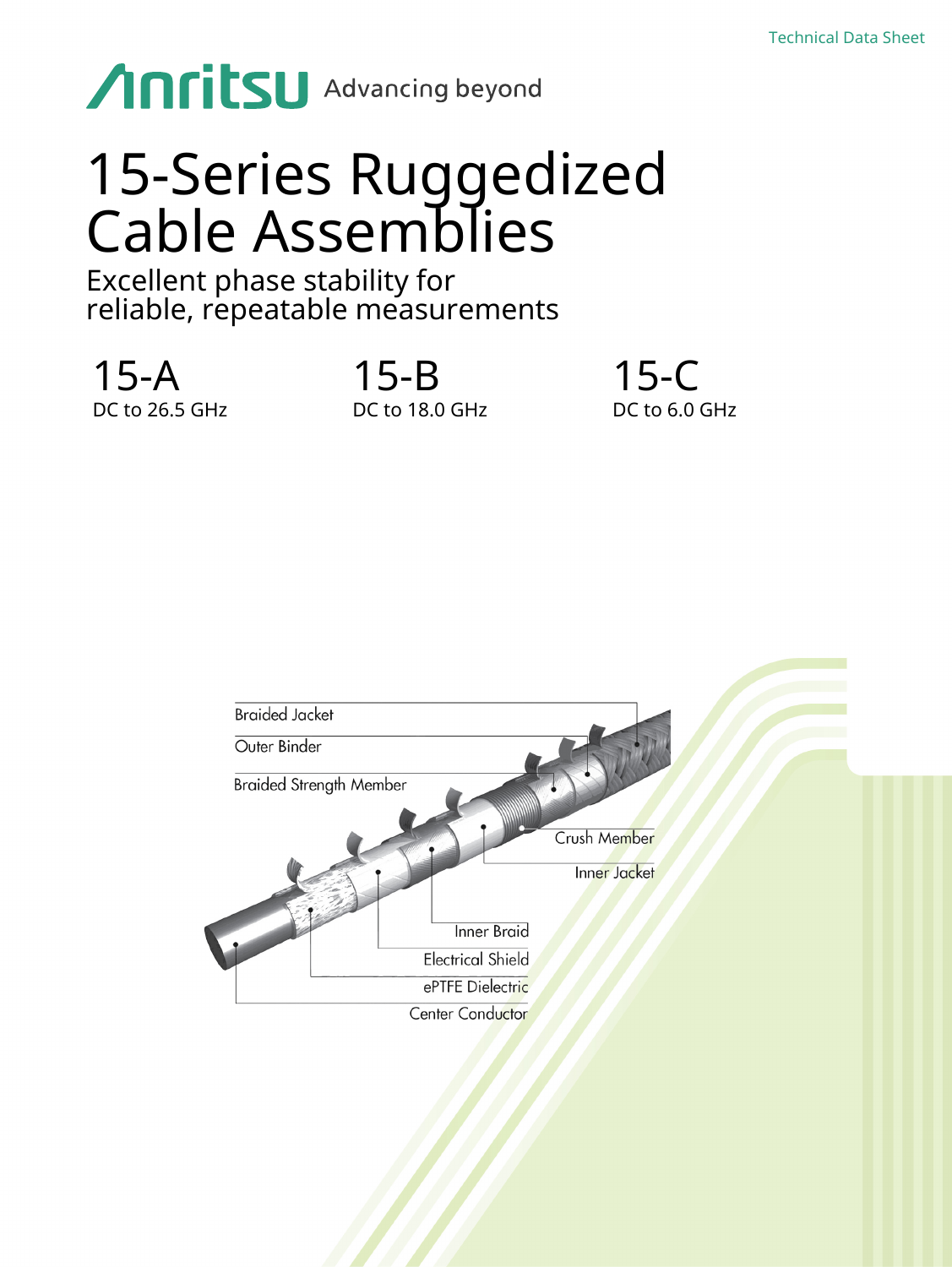## **Ruggedized Cable Assemblies Technical Data**

### **Introduction**

Anritsu's internally ruggedized microwave cable assemblies combine excellent phase and amplitude stability with an integrated environmental protection system for reliable, repeatable measurements over a long service life. Designed for field service, the Anritsu 15-series cable assemblies have exceptional durability while remaining lightweight and flexible, and they combine the electrical advantages of expanded PTFE dielectric with an integrated environmental protection system. Anritsu 15-series cable assemblies are the cost-effective solution to various general-purpose test applications. The assemblies compliment the performance of your Anritsu test and measurement system by guaranteeing that performance will not degrade due to inferior cable assemblies.

### **Flexible and Stable**

Anritsu 15-series cable assemblies are highly flexible, yet do not suffer from the typical performance degradation associated with flexing semi-rigid and traditionally designed flexible assemblies. The internally ruggedized design allows for a 2.5 in (6.4 cm) minimum bend radius without affecting cable performance. Springback is virtually zero. Phase and amplitude stability, essential for accurate measurements, is preserved. The performance of Anritsu 15-series cable assemblies allows you to make accurate and repeatable measurements while reducing the time required to perform calibrations between measurements.

#### **Features and Benefits**

- **•** Off-the-Shelf Standard Assemblies: Minimize Down Time
- **•** Phase and Amplitude Stable with Flexure: Longer Calibration Intervals, Greater Precision and Accuracy
- **•** Flexible: User Friendly/Easy to Route
- **•** Internally Ruggedized: Crush, Torque and Kink Resistant/Longer Life
- **•** Fluid Resistant, Crush Resistant, and Dust/Dirt Proof: Survives Rough Handling and Outdoor Use

### **Specifications**

| <b>Anritsu Cable</b><br><b>Part Number</b> | Frequency<br>(GHz) | <b>Connector "A"</b>    | Connector "B"      | Length<br>(meters) | <b>Return Loss</b><br>Match (dB) | Insertion<br><b>Loss Full</b><br>Cable (dB@<br>Max Freg) | Impedance<br>(ohms) |
|--------------------------------------------|--------------------|-------------------------|--------------------|--------------------|----------------------------------|----------------------------------------------------------|---------------------|
| 15NN50-1.5C                                | 6.0                | Precision N-male        | Precision N-male   | 1.5                | 18                               | $\overline{2}$                                           | 50                  |
| 15NN50-3.0C                                | 6.0                | Precision N-male        | Precision N-male   | 3.0                | 18                               | 3.7                                                      | 50                  |
| 15NN50-5.0C                                | 6.0                | Precision N-male        | Precision N-male   | 5.0                | 18                               | 6                                                        | 50                  |
| 15NNF50-1.5C                               | 6.0                | Precision N-male        | Precision N-female | 1.5                | 18                               | $\overline{2}$                                           | 50                  |
| 15NNF50-3.0C                               | 6.0                | Precision N-male        | Precision N-female | 3.0                | 18                               | 3.7                                                      | 50                  |
| 15NNF50-5.0C                               | 6.0                | Precision N-male        | Precision N-female | 5.0                | 18                               | 6                                                        | 50                  |
| 15ND50-1.5C                                | 6.0                | Precision N-male        | 7/16-male          | 1.5                | 18                               | 2                                                        | 50                  |
| 15NDF50-1.5C                               | 6.0                | Precision N-male        | 7/16-female        | 1.5                | 18                               | $\overline{2}$                                           | 50                  |
| 15NNF50-1.0B                               | 18.0               | Precision N-male        | Precision N-female | 1.0                | 17                               | 2.7                                                      | 50                  |
| 15NNF50-1.5B                               | 18.0               | Precision N-male        | Precision N-female | 1.5                | 17                               | 3.7                                                      | 50                  |
| 15NN50-1.0B                                | 18.0               | Precision N-male        | Precision N-male   | 1.0                | 17                               | 2.7                                                      | 50                  |
| 15LLF50-1.0A                               | 26.5               | 3.5 mm-male             | 3.5 mm-female      | 1.0                | 15                               | 3.8                                                      | 50                  |
| 15LL50-1.0A                                | 26.5               | 3.5 mm-male             | 3.5 mm-male        | 1.0                | 15                               | 3.8                                                      | 50                  |
| 15KKF50-1.5A                               | 26.5               | K-male                  | K-female           | 1.5                | 15                               | 5.1                                                      | 50                  |
| 15KK50-1.0A                                | 26.5               | K-male                  | K-male             | 1.0                | 15                               | 3.8                                                      | 50                  |
| 15KKF50-1.0A                               | 26.5               | K-male                  | K-female           | 1.0                | 15                               | 3.8                                                      | 50                  |
| 15RKKF50-1.5A                              | 26.5               | Ruggedized K-male       | K-female           | 1.5                | 15                               | 5.1                                                      | 50                  |
| 15N43M50-1.5C                              | 6.0                | Precision N-male        | 4.3-10-male        | 1.5                | 18                               | 2.0                                                      | 50                  |
| 15N43F50-1.5C                              | 6.0                | Precision N-male        | 4.3-10-female      | 1.5                | 18                               | 2.0                                                      | 50                  |
| 15N43M50-3.0C                              | 6.0                | Precision N-male        | 4.3-10-male        | 3.0                | 18                               | 3.7                                                      | 50                  |
| 15N43F50-3.0C                              | 6.0                | <b>Precision N-male</b> | 4.3-10-female      | 3.0                | 18                               | 3.7                                                      | 50                  |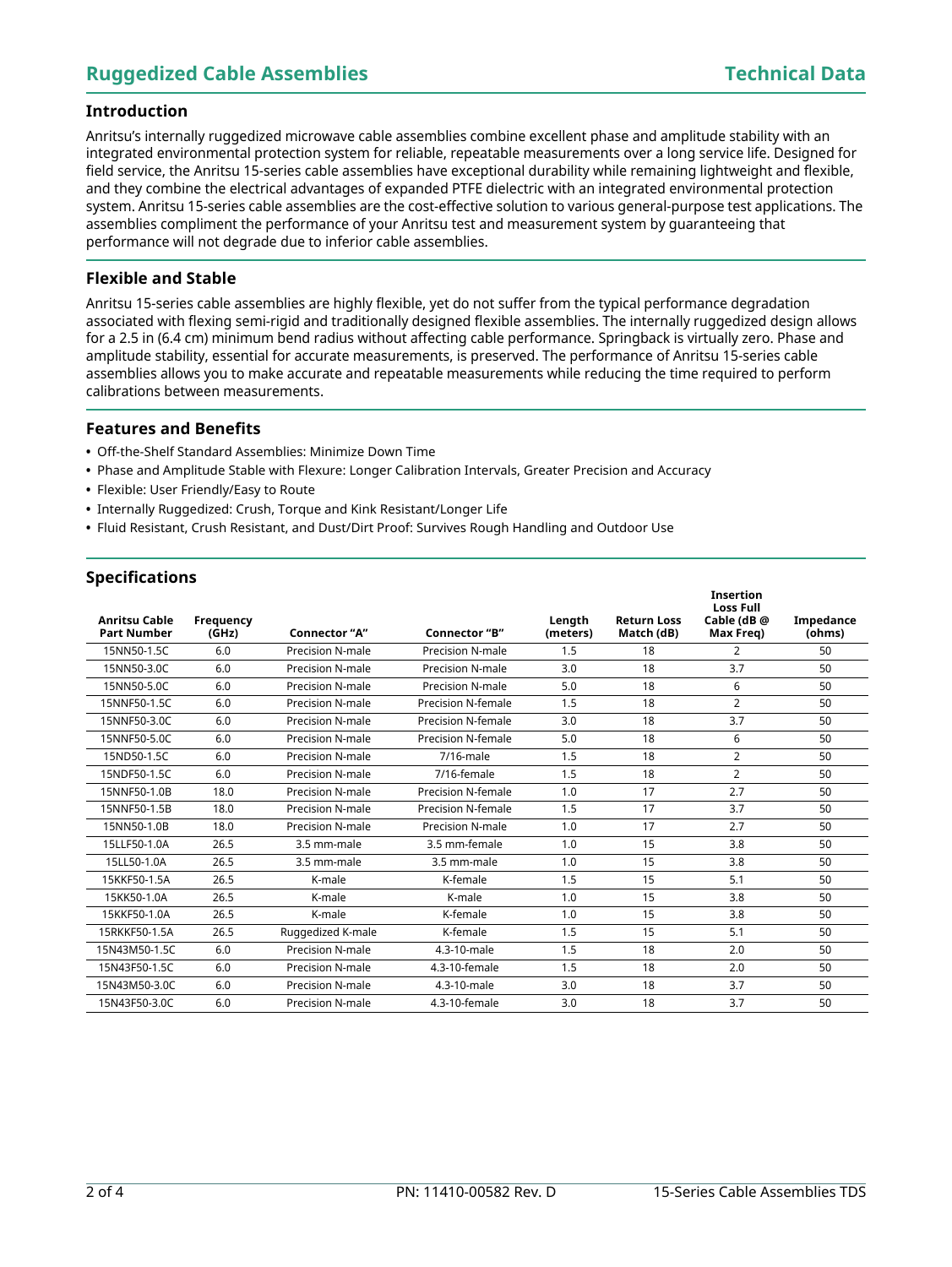### **Notes**